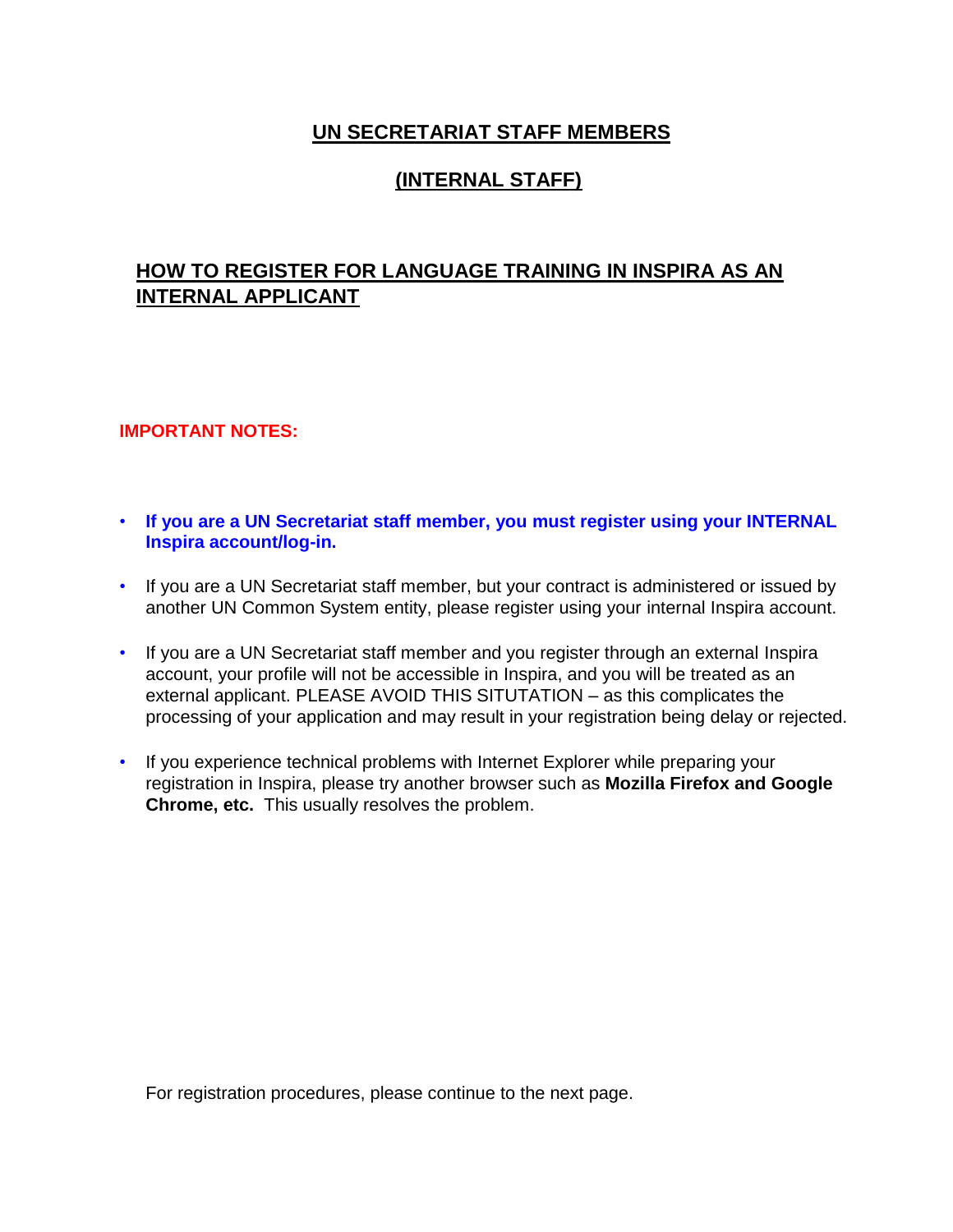# **1.** Log on to **inspira.un.org**

|          | <b>UN INSPIRA</b>       |
|----------|-------------------------|
|          | Human Resources Gateway |
|          |                         |
|          | Forgot User ID          |
| User ID  |                         |
|          | Forgot Password         |
| Password |                         |
|          | Login                   |
|          | Register now            |
|          | Contact us              |
|          | English   Français      |

**2.** Click **Main Menu**, then **Self Service** -> **Learning** -> **My Learning**

|                                                               |                                                                                | ÷                                                                                                                          |          |
|---------------------------------------------------------------|--------------------------------------------------------------------------------|----------------------------------------------------------------------------------------------------------------------------|----------|
|                                                               | ≘<br>Self Service<br>□<br>Manager Self Service<br>Learning Administration      | Personal Information<br>Add to Favorites<br>▭<br>$\triangleright$ tact Us<br>Job Information<br>a a<br>Benefits<br>Ъ       | Sign out |
|                                                               | □<br>Recruiting<br>a<br>Workforce Administratio<br>Ò<br>Organizational Develop | Supplementary Learning<br>▭<br>Learning<br>≣<br>My Learning<br>o<br>Performance Managem<br>Search Catalog<br>Recruiting    |          |
| Supplem<br>Supplemental<br>learning to you<br>add and click t | ▭<br>Set Up HCM<br>□<br>Worklist<br>Ġ<br>Reporting Tools<br>PeopleTools<br>□   | Continuing Appointments<br>≝<br>Request Roles<br>hental<br>ant to<br>Ë<br>Role Request History<br>Ë<br>Review Transactions |          |
| <b>Select Suppl</b><br>Sele<br>*Type:                         | E<br>My System Profile<br>Ë<br>My Dictionary                                   |                                                                                                                            |          |

**3.** Under **Search Learning Catalogue,** click **Browse catalogue**

|                                | You can view five of your most current activities. You can search for learning using a keyword search or browse<br>catalog by selecting the corresponding link. |               |                                  |                                |                       |                    |              |  |
|--------------------------------|-----------------------------------------------------------------------------------------------------------------------------------------------------------------|---------------|----------------------------------|--------------------------------|-----------------------|--------------------|--------------|--|
| <b>My Learning Tools</b>       |                                                                                                                                                                 |               |                                  | <b>Search Learning Catalog</b> |                       |                    |              |  |
| All My Learning<br>Pending Fee |                                                                                                                                                                 |               | Search the Catalog:<br>Facility: | Select Search Category:        | All                   |                    |              |  |
|                                |                                                                                                                                                                 |               |                                  | Search                         | <b>Browse Catalog</b> |                    |              |  |
| <b>My Learning Activities</b>  |                                                                                                                                                                 |               |                                  |                                |                       |                    | 2 1-11 of 11 |  |
| Title                          | Type                                                                                                                                                            | <b>Status</b> | <b>Date</b>                      | Action                         | <b>Start</b>          | <b>Pending Fee</b> | Document     |  |
|                                |                                                                                                                                                                 |               |                                  |                                |                       |                    |              |  |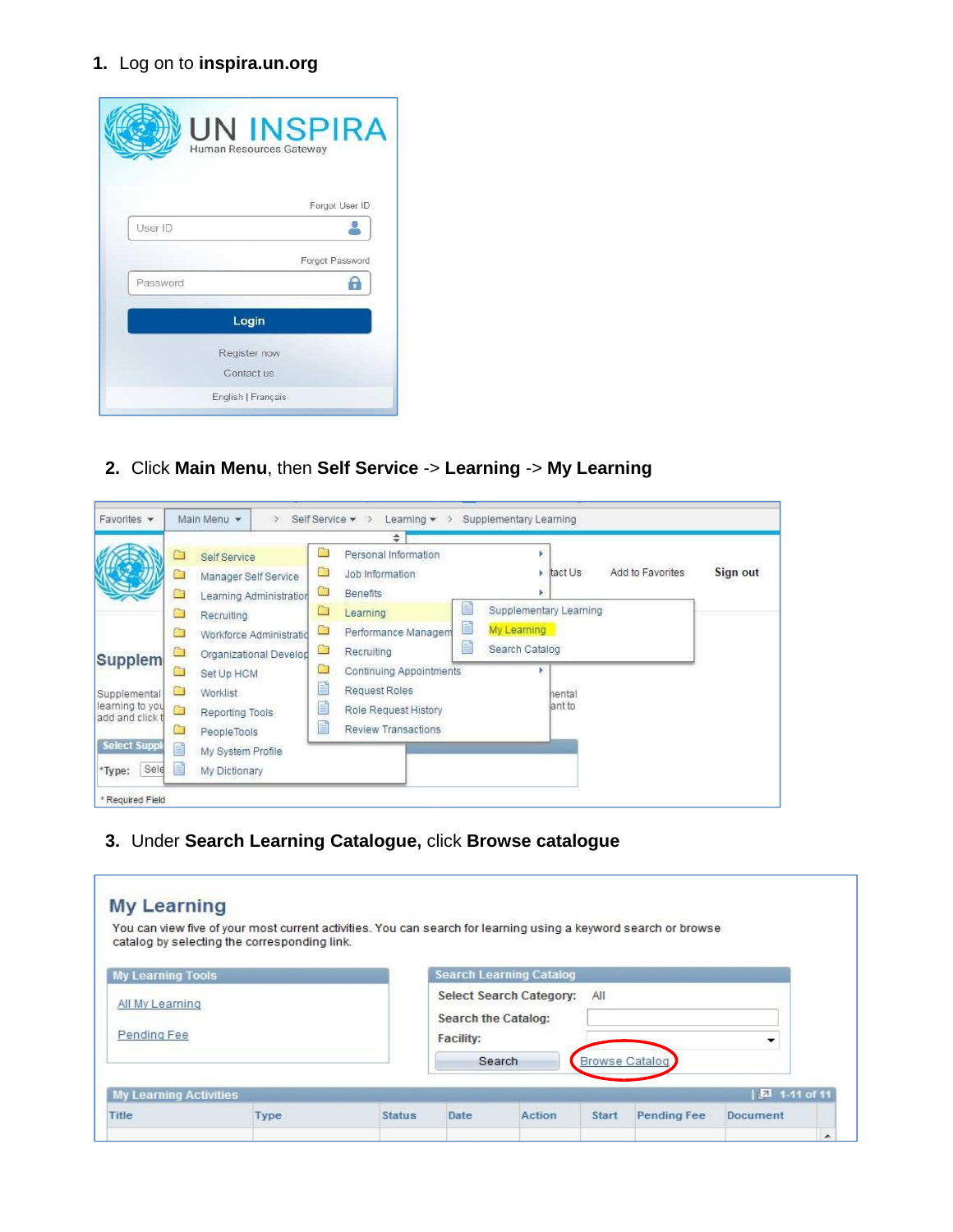### Click **Working for the UN**

Favorites | Main Menu > Self Service > Learning > My Learning **Browse Catalog** Select a category to view the associated related categories, programs, and catalog items. **Categories** Working for the UN "Working for the UN" includes all programmes which provide information on the specific requirements and expectations of international civil servants and the unique nature of the UN work environment. These programmes are generally relevant to all staff.

### Click on **Languages**

**Related Categories** Total Categories: 1 Languages Deteils of language-related activities, training and certification can be found here. This includes all language training courses offered in the UN Secretariat and the opportunity for staff members to register for Language Proficiency Examinations.

## and Click on **Language and Communications Programme**

Language and Communications Programme

Language courses in Arabic, Chinese, English, French, Russian and Spanish are organized to promote linguistic balance and multilingualism within the Secretariat and to improve the language capabilities of its staff as mandated by several GA resolutions.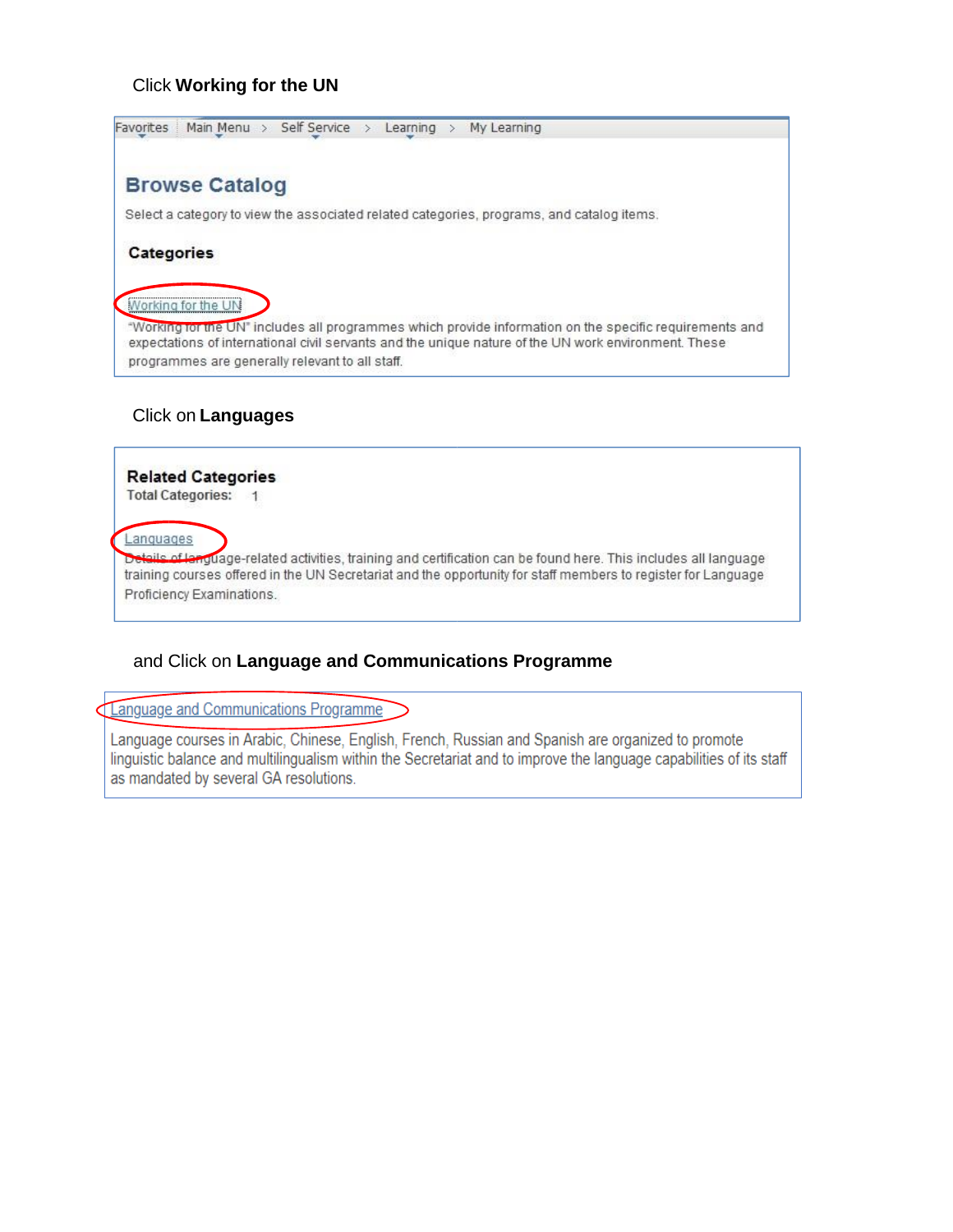## **4. Select the corresponding language for which you wish to register.**

#### **Total Categories: 7**

#### Arabic

The Arabic Language Programme at the United Nations is offered to promote linguistic balance within the Secretariat by improving the Arabic language skills of UN staff and accredited diplomats of the permanent missions to the United Nations.

#### Chinese

The Chinese Language Programme at the United Nations is offered to promote linguistic balance within the Secretariat by improving the Chinese language skills of UN staff and accredited diplomats of the permanent missions to the United Nations.

#### English

The English Language Programme at the United Nations is offered to promote linguistic balance within the Secretariat by improving the English language skills of UN staff and accredited diplomats of the permanent missions to the United Nations.

#### French

The French Language Programme at the United Nations is offered to promote linguistic balance within the Secretariat by improving the French language skills of UN staff and accredited diplomats of the permanent missions to the United Nations.

#### German

The German Language Programme at the United Nations is offered to promote linguistic balance within the Secretariat by improving the German language skills of UN staff and accredited diplomats of the permanent missions to the United Nations.

#### Russian

The Russian Language Programme at the United Nations is offered to promote linguistic balance within the Secretariat by improving the Russian language skills of UN staff and accredited diplomats of the permanent missions to the United Nations.

## **5. Select relevant category as required to register for: a level course or a workshop**

(Placement tests are not yet availablein Inspira , please come to the rotunda info stand if you need a placement test)

#### **Related Categories**

**Total Categories:** ୍ତ

#### **English - Placement Test**

The purpose is to assess students' current language abilities in order to match them to the course most suitable for their current level. For new students who know some of the language and for continuing students who have taken two or more terms off.

#### English - Level courses

Level courses range from level 1 (beginner) to level 8 or 9 (advanced). For non-native speakers only. The main objective is to learn the fundamentals of the language.

#### **English - Specialized Courses**

Special courses focus on a particular language skill, task or topic. Such courses may meet for only one or two hours per week and may last for fewer than 12 weeks.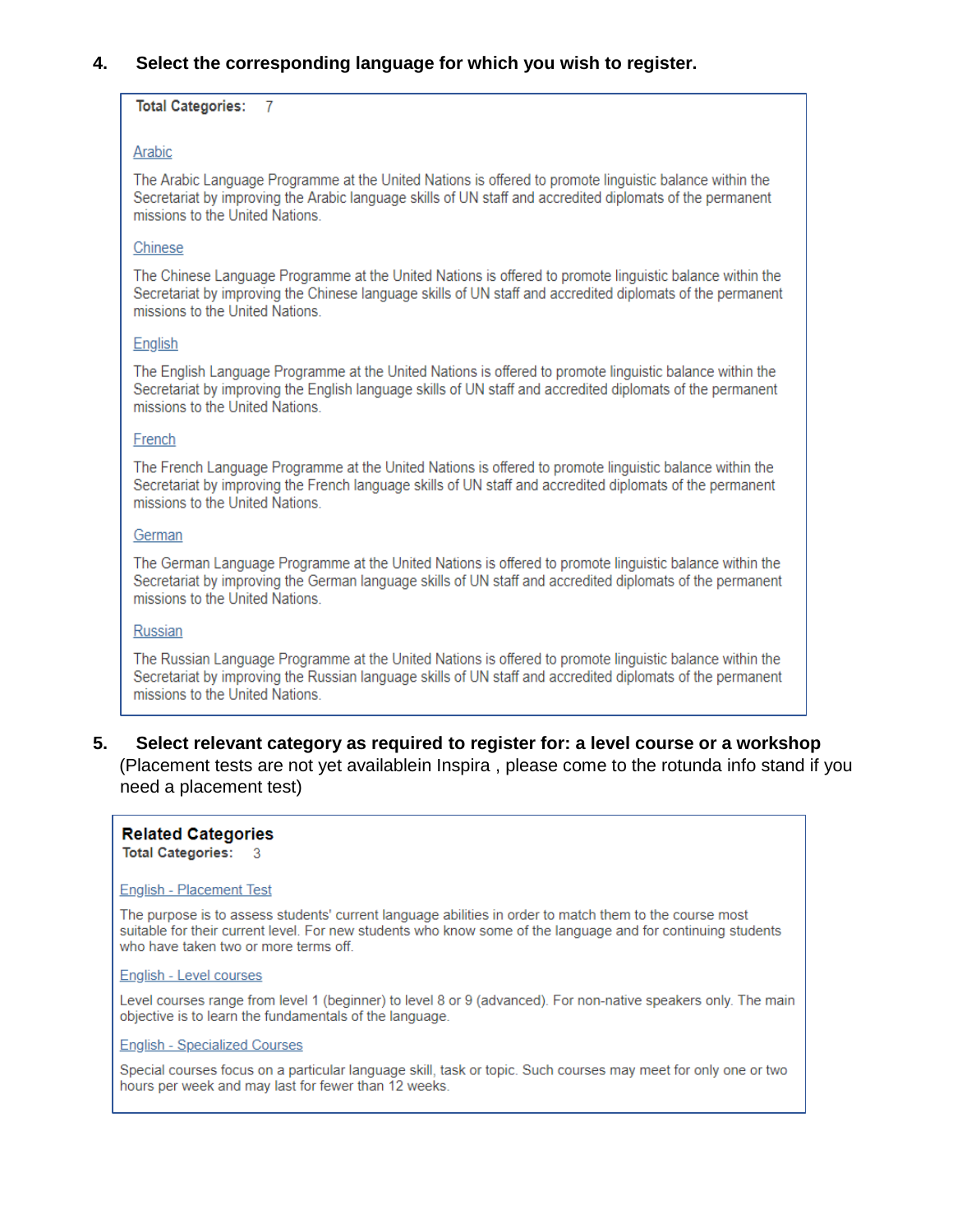English - Level 6 in Vienna (LMS-3224)

Select

The UNOV/UNODC Language Training Programme offers regular courses in six official languages of the UN, as well as in German.

|                      | Activity Options for English - Level 6 in Vienna |                               |                   |                     |        |
|----------------------|--------------------------------------------------|-------------------------------|-------------------|---------------------|--------|
| <b>Activity Code</b> | Location                                         | <b>Type</b>                   | <b>Start Date</b> |                     |        |
| LMS-3224-1           | Austria, Vienna                                  | Live Classroom<br>Instruction | 24/09/2018        | <b>View Details</b> | Enroll |

# **6. Carefully read the information/instructions and provide any documents required of you. Documents must be uploaded as "Add Attachments".**

|                                                                                                                                                                                                                                                                                                                                                                                                                                                                            |                                | <b>English - Level 6 in Vienna</b>                                                                                                                                                                                                                                                                                            |                                  |                          |  |  |
|----------------------------------------------------------------------------------------------------------------------------------------------------------------------------------------------------------------------------------------------------------------------------------------------------------------------------------------------------------------------------------------------------------------------------------------------------------------------------|--------------------------------|-------------------------------------------------------------------------------------------------------------------------------------------------------------------------------------------------------------------------------------------------------------------------------------------------------------------------------|----------------------------------|--------------------------|--|--|
|                                                                                                                                                                                                                                                                                                                                                                                                                                                                            |                                | Please see the appointment expiration date appearing below and check to see if it matches the<br>expiration date of your UN pass:                                                                                                                                                                                             |                                  |                          |  |  |
| • If the two dates do not match, please attach a scanned copy of your UN pass.<br>. If your UN pass expires <b>before</b> the end of the language term for which you want to register,<br>please attach ADDITIONALLY a letter from your Executive Office or supervisor (with name, title,<br>signature and date) indicating that your current appointment will be extended at least until the<br>end, e.g. 5 Dec 2017 of the language term for which you want to register. |                                |                                                                                                                                                                                                                                                                                                                               |                                  |                          |  |  |
|                                                                                                                                                                                                                                                                                                                                                                                                                                                                            |                                | Once your registration is "under review", your eligibility will be checked.<br>You may be asked to provide more details, including proof of payment for past penalty fees (No-show or<br>Incomplete Attendance) and tuition for cash-paying students.                                                                         |                                  |                          |  |  |
|                                                                                                                                                                                                                                                                                                                                                                                                                                                                            | bottom of the page.<br>system. | See all details (including penalty fee information) by clicking on the link to the Information Circular at the<br>If you have questions or concerns regarding your registration, please use the comment box below.<br>Individual emails about eligibility and registration processes will not be answered outside the Inspira |                                  |                          |  |  |
| <b>Activity Name:</b><br><b>Activity Code:</b>                                                                                                                                                                                                                                                                                                                                                                                                                             |                                | <b>English - Level 6 in Vienna</b><br>I MS-3224-1                                                                                                                                                                                                                                                                             | Location:                        | Vienna, Austria, Vienna, |  |  |
| Type:                                                                                                                                                                                                                                                                                                                                                                                                                                                                      |                                | Live Classroom Instruction                                                                                                                                                                                                                                                                                                    | <b>Course Start Date:</b>        | Austria<br>24/09/2018    |  |  |
|                                                                                                                                                                                                                                                                                                                                                                                                                                                                            | <b>Course Language:</b>        | English                                                                                                                                                                                                                                                                                                                       | <b>Course End Date:</b>          | 25/01/2019               |  |  |
|                                                                                                                                                                                                                                                                                                                                                                                                                                                                            | <b>Course Category:</b>        | Regular                                                                                                                                                                                                                                                                                                                       | <b>First session start time:</b> | $11.30$ AM               |  |  |
|                                                                                                                                                                                                                                                                                                                                                                                                                                                                            | <b>Last Enrollment Date:</b>   | 14/09/2018                                                                                                                                                                                                                                                                                                                    | <b>First session end time:</b>   | $12:50$ PM               |  |  |
|                                                                                                                                                                                                                                                                                                                                                                                                                                                                            | Last Drop Date:                | 14/09/2018                                                                                                                                                                                                                                                                                                                    | <b>Appointment Expiry:</b>       |                          |  |  |
| Drop charge:                                                                                                                                                                                                                                                                                                                                                                                                                                                               |                                |                                                                                                                                                                                                                                                                                                                               | <b>Appointment Type:</b>         |                          |  |  |
|                                                                                                                                                                                                                                                                                                                                                                                                                                                                            | <b>Enrollment Status:</b>      | <b>Pending Submission</b>                                                                                                                                                                                                                                                                                                     |                                  |                          |  |  |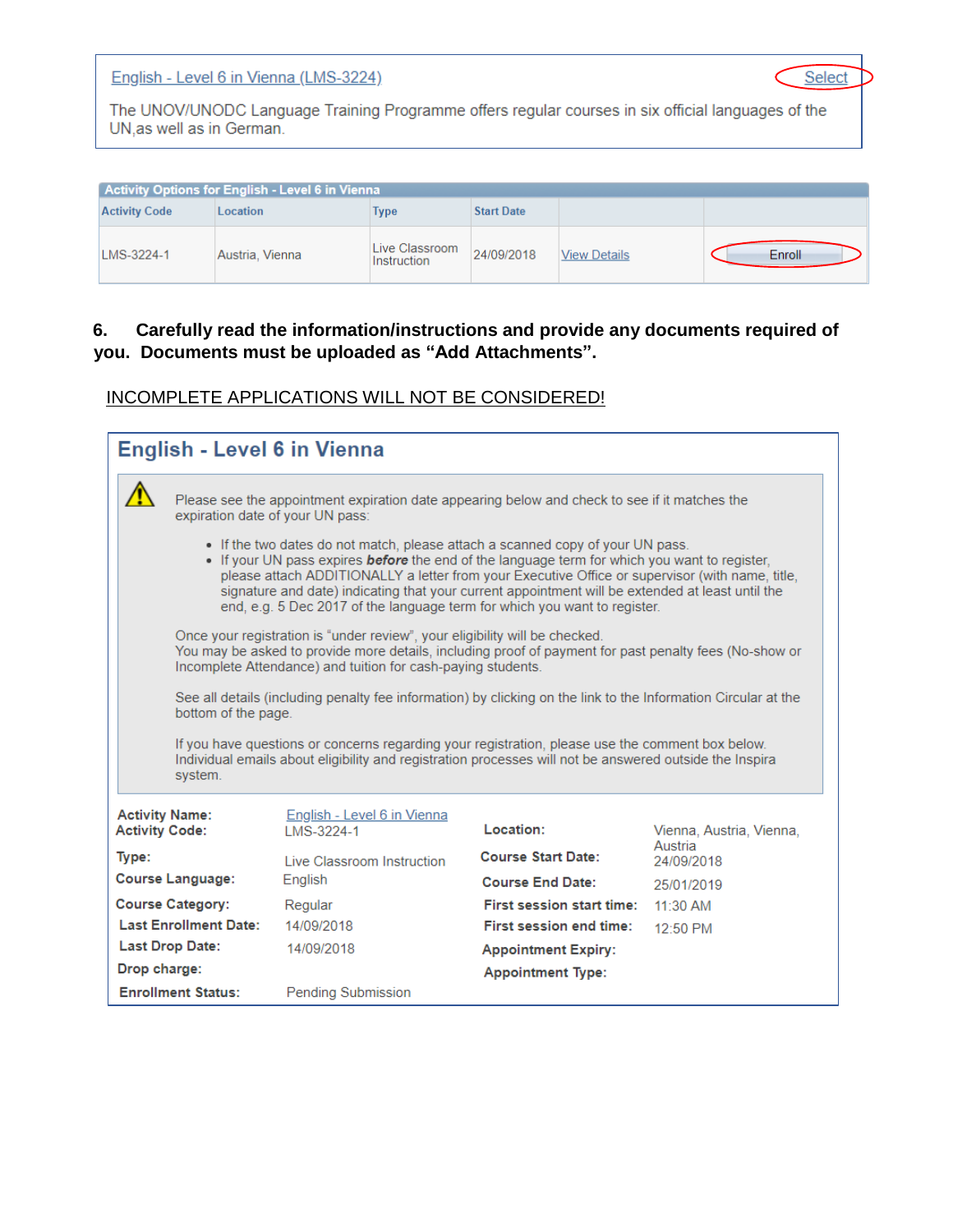## **7. To upload required supporting documents pertaining to your application, click Add Attachment.**

Select from the drop-down menu, the **Document Type** to be attached. Then type a brief **Description** of the attachment.

Click **Browse** -> select the file -> click **Upload** -> **Save**.

Repeat the steps until you have uploaded all the required files.

Please note that you may **only upload an image file** types and the maximum file size is 1Megabyte. If you have various documents of the same type, you may combine them into one document.

| Description | Document Type | File Name | Uploaded | View | Delete |
|-------------|---------------|-----------|----------|------|--------|
|             |               |           |          | View | Delete |

Please note below the type of files Inspira will accept for upload.

| <b>Message</b>                                                                                                                                   |  |
|--------------------------------------------------------------------------------------------------------------------------------------------------|--|
| This file cannot be added.<br>Only files with the following extensions can be added.<br>PDF, BMP, DIB, JPG, JPEG, JPE, JFIF, GIF, TIF, TIFF, PNG |  |

9. You may use the comment box to include other information relevant to your application. Review your application for completeness and accuracy.

Click on the **certification check box**.

Click **Save** if you have not completed your application and would like to submitted at a later time.

Otherwise, click **Submit Enrollment**. Check for error messages and verify that you have successfully submitted your application.